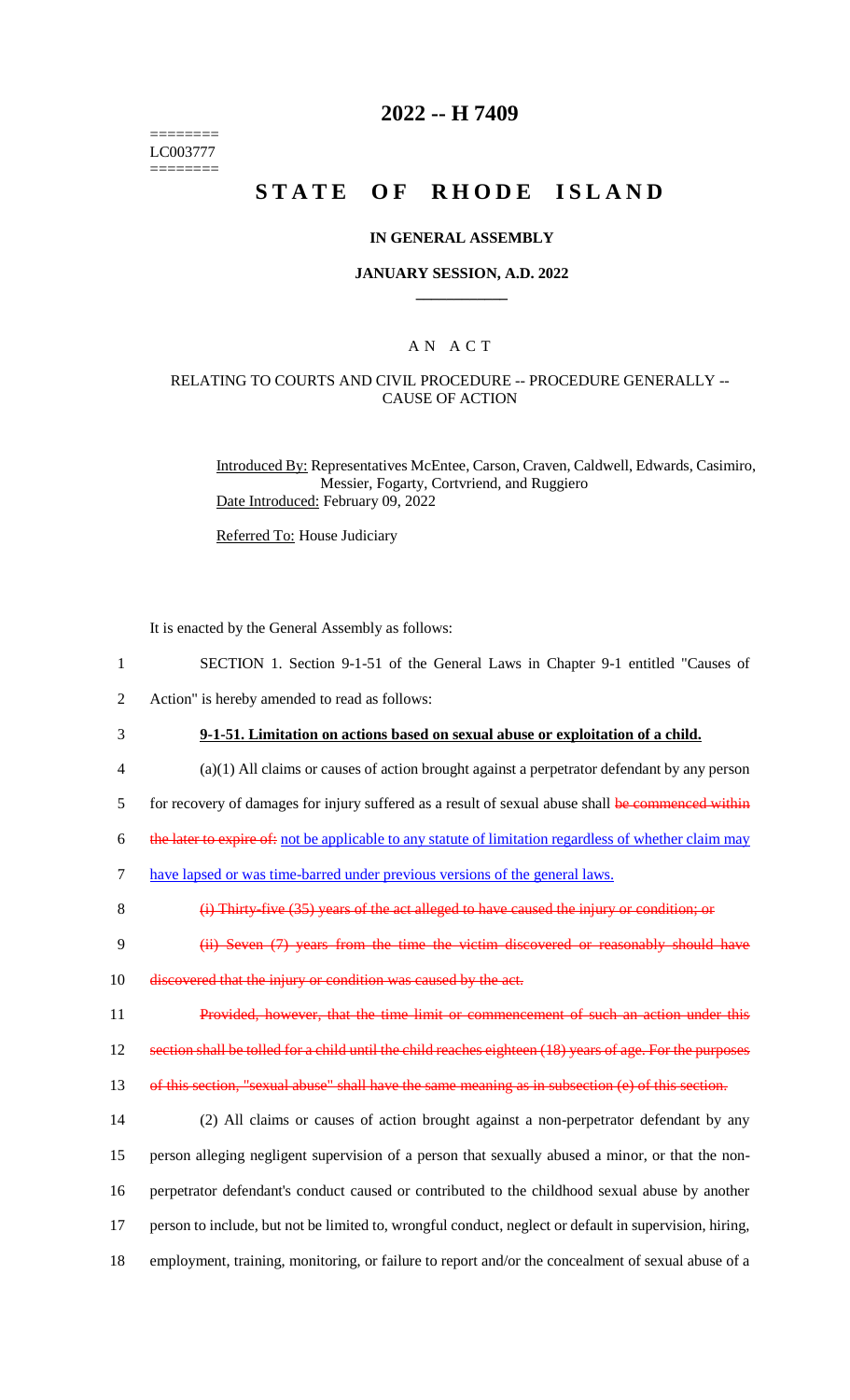1 child shall be commenced within the later to expire of: not be applicable to any statute of limitation regardless of whether the claim may have lapsed or was time-barred under previous versions of the general laws. (i) Thirty-five (35) years of the act or acts alleged to have caused an injury or condition to the minor; or (ii) Seven (7) years from the time the victim discovered or reasonably should have discovered that the injury or condition was caused by the act. Provided, however, that the time limit or commencement of such an action under this section shall be tolled for a child until the child reaches eighteen (18) years of age. For purposes of this section "sexual abuse" shall have the same meaning as in subsection 11 (e) of this section. (3) As to a perpetrator defendant, any claim or cause of action based on conduct of sexual 13 abuse may be commenced within the time period enumerated in subsections  $(a)(1)(i)$  and  $(a)(1)(ii)$ 14 regardless if of whether the claim may have lapsed or was time-barred under previous version versions of the general laws. (4) Except as provided in subsection (a)(3) herein, any claim or cause of action based on 17 conduct of sexual abuse or conduct that caused or contributed to sexual abuse, if the action is not 18 otherwise time-barred under previous version of the general laws on the effective date of this 19 section, may be commenced within the time period enumerated in subsections  $(a)(1)$  and  $(a)(2)$  of 20 this section. (b) The victim need not establish which act in a series of continuing sexual abuse or exploitation incidents caused the injury complained of, but may compute the date of discovery from the date of the last act by the same perpetrator which is part of a common scheme or plan of sexual abuse or exploitation. (c) The knowledge of a custodial parent or guardian shall not be imputed to a person under the age of eighteen (18) years. (d) For purposes of this section, "child" means a person under the age of eighteen (18) years. (e) As used in this section, "sexual abuse" means any act committed by the defendant against a complainant who was less than eighteen (18) years of age at the time of the act and which act would have been a criminal violation of chapter 37 of title 11. SECTION 2. This act shall take effect upon passage.

#### ======== LC003777 ========